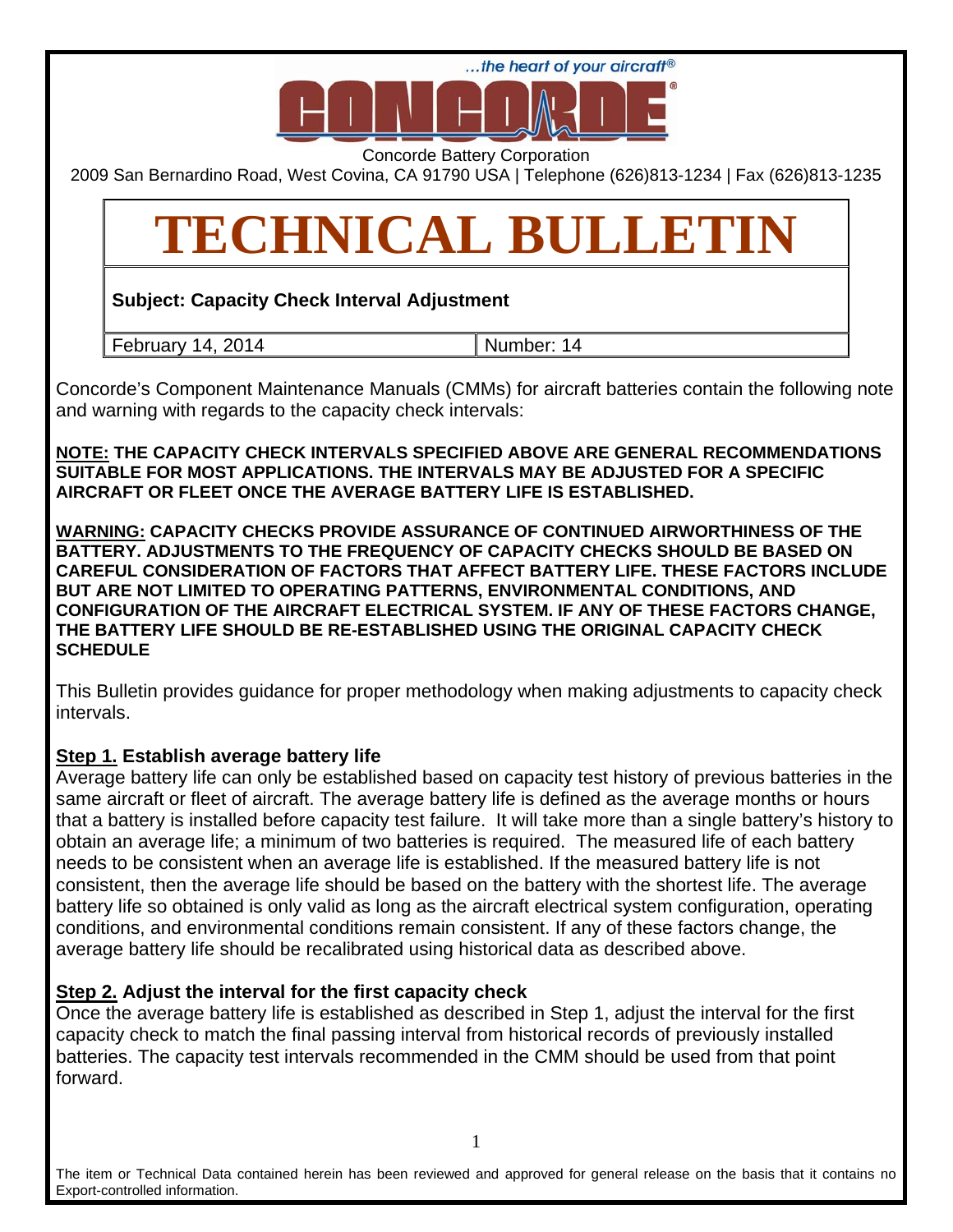

Concorde Battery Corporation

2009 San Bernardino Road, West Covina, CA 91790 USA | Telephone (626)813-1234 | Fax (626)813-1235

## **Step 3. Consider battery replacement in lieu of capacity checks**

Depending on the battery cost, average life, and cost of capacity checks, it may be more economical to replace the battery instead of performing capacity checks. If this option is utilized, the battery should be replaced at the interval corresponding to the final passing interval from historical records of previously installed batteries.

# **EXAMPLES**

**Example A. Battery is used for starting a turbine engine and is serviced per CMM 5-0171. Historical** data for a specific aircraft are as follows:

First Battery

| .            |              |                  |
|--------------|--------------|------------------|
| Capacity     | Months after | C <sub>1</sub> % |
| Check        | Installation |                  |
| First        | 12           | $>90\%$          |
| Second       | 18           | $>90\%$          |
| <b>Third</b> | 24           | $>90\%$          |
| Fourth       | 30           | $>90\%$          |
| Fifth        | 36           | <85% (failed)    |

Second Battery

| Capacity     | Months after | C1%                |
|--------------|--------------|--------------------|
| Check        | Installation |                    |
| First        | 12           | $>90\%$            |
| Second       | 18           | $>90\%$            |
| <b>Third</b> | 24           | $>90\%$            |
| Fourth       | 30           | Between 85 and 90% |
| Fifth        | 33           | Between 85 and 90% |
| <b>Sixth</b> | 36           | <85% (failed)      |

Based on this data, the average battery life for this aircraft is 36 months. For subsequent batteries, the first capacity check would be at 33 months, and then every 6 months (if C1 >90%) or 3 months (if C1 is between 85 and 90%). Alternatively, subsequent batteries could be replaced every 33 months and no capacity checks would be necessary.

The item or Technical Data contained herein has been reviewed and approved for general release on the basis that it contains no Export-controlled information.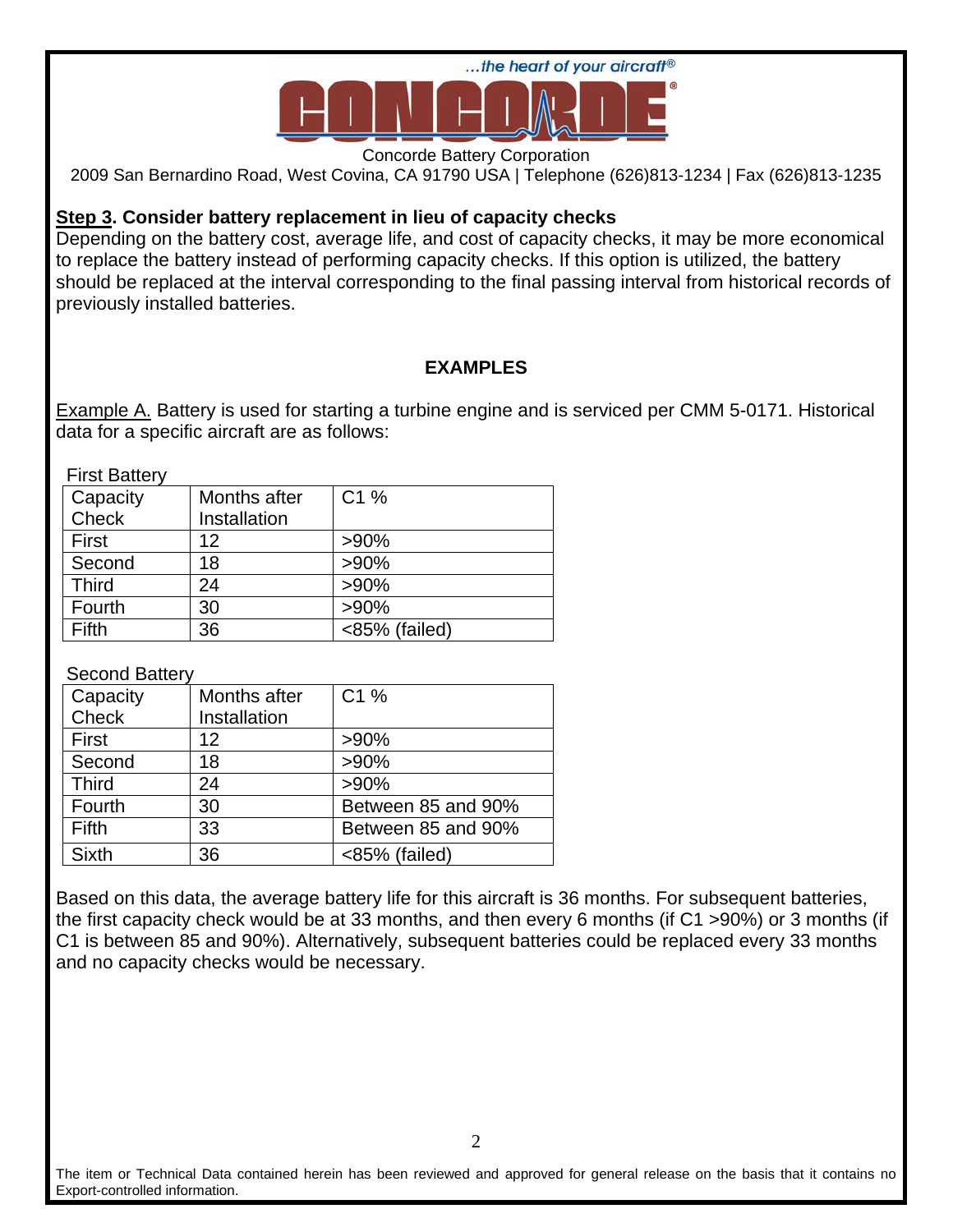

Concorde Battery Corporation

2009 San Bernardino Road, West Covina, CA 91790 USA | Telephone (626)813-1234 | Fax (626)813-1235

Example B. Battery is used for starting a turbine engine and is serviced per CMM 5-0171. Historical data for a specific aircraft are as follows:

## First Battery

| Capacity     | Months after | C1%                |
|--------------|--------------|--------------------|
| Check        | Installation |                    |
| First        | 12           | $>90\%$            |
| Second       | 18           | $>90\%$            |
| <b>Third</b> | 24           | $>90\%$            |
| Fourth       | 30           | $>90\%$            |
| Fifth        | 36           | Between 85 and 90% |
| <b>Sixth</b> | 39           | Between 85 and 90% |
| Seventh      | 42           | <85% (failed)      |

## Second Battery

| Capacity     | Months after | C1 %               |
|--------------|--------------|--------------------|
| Check        | Installation |                    |
| First        | 12           | $>90\%$            |
| Second       | 18           | $>90\%$            |
| <b>Third</b> | 24           | $>90\%$            |
| Fourth       | 30           | Between 85 and 90% |
| Fifth        | 33           | Between 85 and 90% |
| <b>Sixth</b> | 36           | <85% (failed)      |

Based on this data, the average battery life for this aircraft is 36 months, even though the first battery lasted 42 months (the battery with the shortest life is selected when the historical data is inconsistent). For subsequent batteries, the first capacity check would be at 33 months, and then every 6 months (if C1 >90%) or 3 months (if C1 is between 85 and 90%). Alternatively, subsequent batteries could be replaced every 33 months and no capacity checks would be necessary.

The item or Technical Data contained herein has been reviewed and approved for general release on the basis that it contains no Export-controlled information.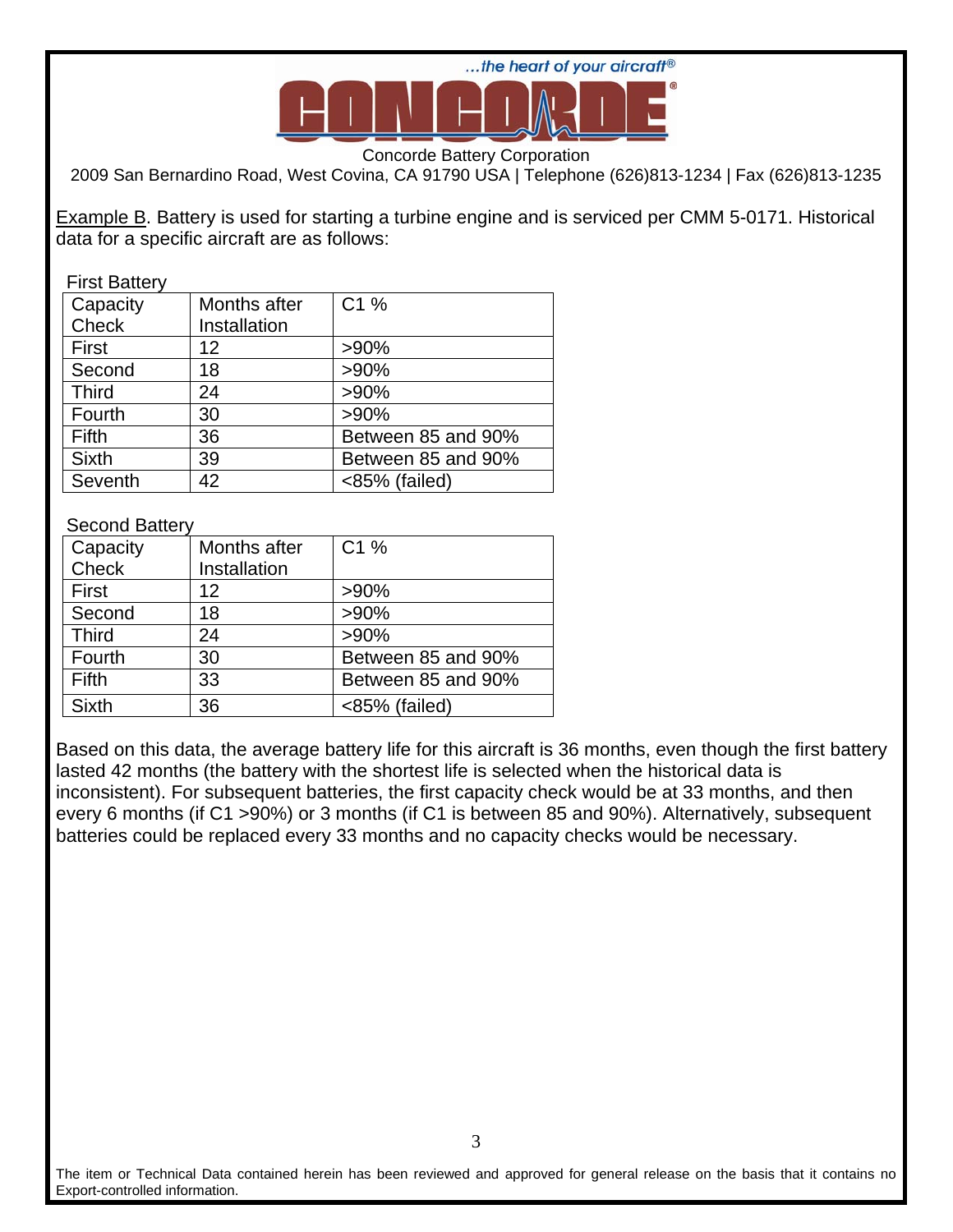

Concorde Battery Corporation

2009 San Bernardino Road, West Covina, CA 91790 USA | Telephone (626)813-1234 | Fax (626)813-1235

Example C. Battery is used for starting a reciprocating engine and is serviced per CMM 5-0171. Historical data for a specific aircraft are as follows:

#### First Battery

| Capacity     | Months after | C1 %               |
|--------------|--------------|--------------------|
| Check        | Installation |                    |
| First        | 12           | $>90\%$            |
| Second       | 24           | $>90\%$            |
| <b>Third</b> | 36           | $>90\%$            |
| Fourth       | 48           | Between 85 and 90% |
| Fifth        | 54           | Between 85 and 90% |
| <b>Sixth</b> | 60           | <85% (failed)      |

## Second Battery

| Capacity     | Months after | C1 %               |
|--------------|--------------|--------------------|
| Check        | Installation |                    |
| First        | 12           | $>90\%$            |
| Second       | 24           | $>90\%$            |
| <b>Third</b> | 36           | $>90\%$            |
| Fourth       | 48           | $>90\%$            |
| Fifth        | 60           | Between 85 and 90% |
| <b>Sixth</b> | 66           | <85% (failed)      |

Based on this data, the average battery life for this aircraft is 60 months, even though the second battery lasted 66 months (the battery with the shortest life is selected when the historical data is inconsistent). For subsequent batteries, the first capacity check would be at 54 months, and then every 12 months (if C1 >90%) or 6 months (if C1 is between 85 and 90%). Alternatively, subsequent batteries could be replaced every 54 months and no capacity checks would be necessary.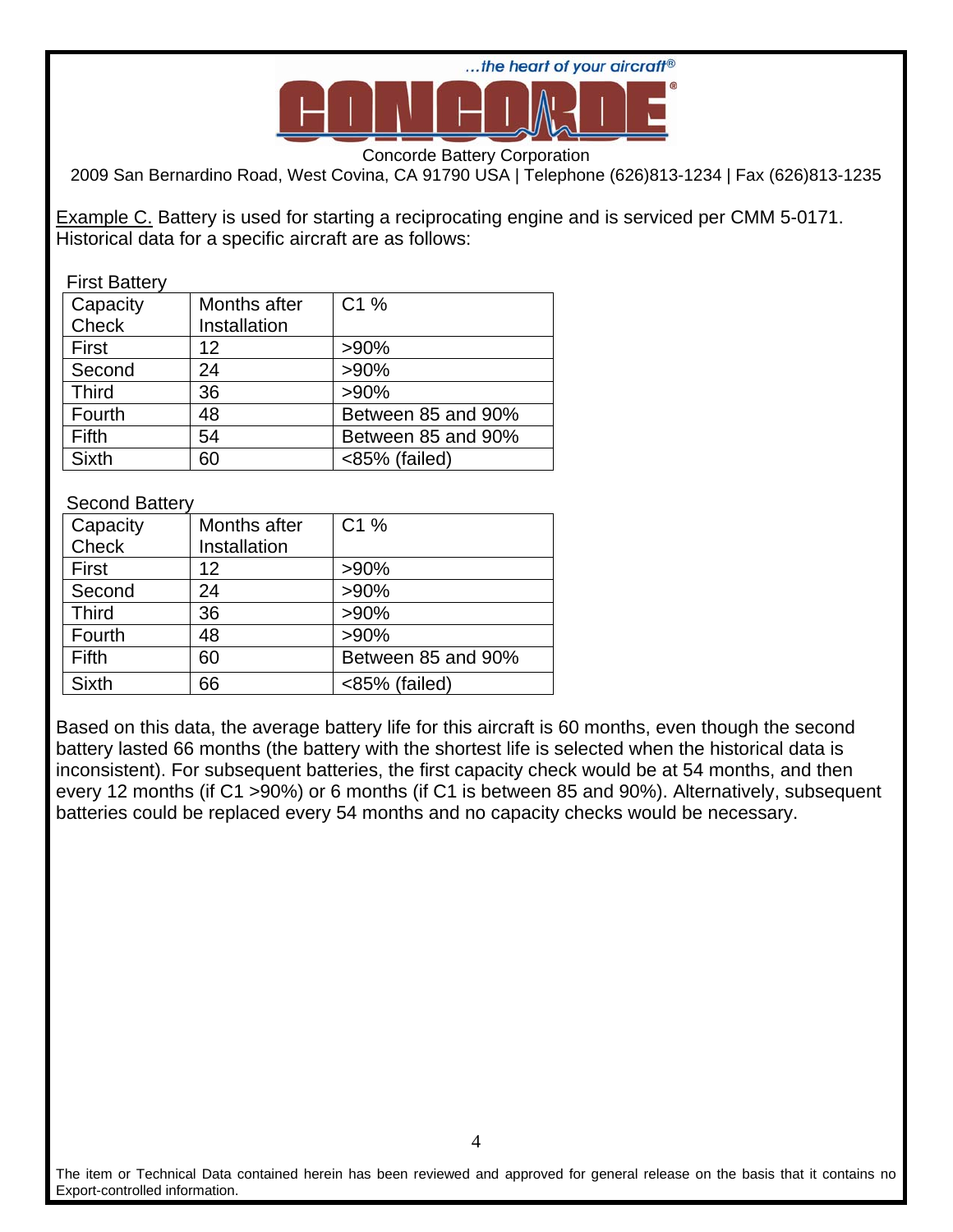

Concorde Battery Corporation

2009 San Bernardino Road, West Covina, CA 91790 USA | Telephone (626)813-1234 | Fax (626)813-1235

Example D. Battery is used for emergency back-up and is serviced per CMM 5-0167. Historical data for a specific aircraft are as follows:

#### First Battery

| Capacity     | Months after | C1%                |
|--------------|--------------|--------------------|
| Check        | Installation |                    |
| First        | 12           | $>90\%$            |
| Second       | 24           | $>90\%$            |
| <b>Third</b> | 36           | $>90\%$            |
| Fourth       | 48           | $>90\%$            |
| Fifth        | 60           | Between 85 and 90% |
| <b>Sixth</b> | 66           | <85% (failed)      |

## Second Battery

| Capacity     | Months after | C <sub>1</sub> %   |
|--------------|--------------|--------------------|
| <b>Check</b> | Installation |                    |
| First        | 12           | $>90\%$            |
| Second       | 24           | $>90\%$            |
| <b>Third</b> | 36           | $>90\%$            |
| Fourth       | 48           | $>90\%$            |
| Fifth        | 60           | Between 85 and 90% |
| <b>Sixth</b> | 66           | Between 85 and 90% |
| Seventh      | 72           | <85% (failed)      |

Based on this data, the average battery life for this aircraft is 66 months, even though the second battery lasted 72 months (the battery with the shortest life is selected when the historical data is inconsistent). For subsequent batteries, the first capacity check would be at 60 months, and then every 12 months (if C1 >90%) or 6 months (if C1 is between 85 and 90%). Alternatively, subsequent batteries could be replaced every 60 months and no capacity checks would be necessary.